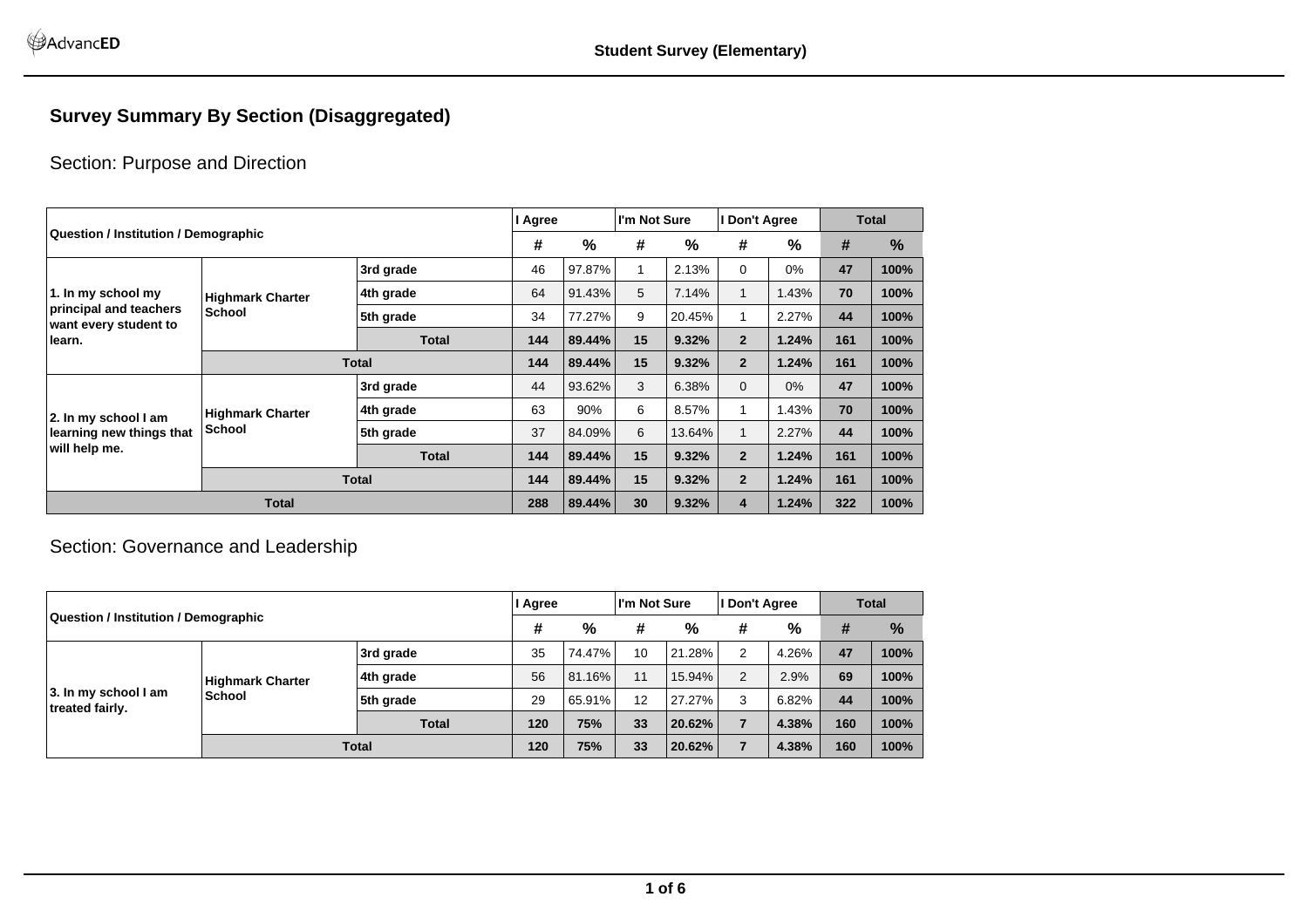|                                                        |                         |              | I Agree |        | I'm Not Sure   |        | I Don't Agree                                                                                                                                |       | <b>Total</b>                                                  |      |
|--------------------------------------------------------|-------------------------|--------------|---------|--------|----------------|--------|----------------------------------------------------------------------------------------------------------------------------------------------|-------|---------------------------------------------------------------|------|
| <b>Question / Institution / Demographic</b>            |                         |              |         | %      | #              | %      | #                                                                                                                                            | %     | #                                                             | %    |
|                                                        |                         | 3rd grade    | 37      | 78.72% | 10             | 21.28% | $\Omega$                                                                                                                                     | 0%    | 47                                                            | 100% |
|                                                        | <b>Highmark Charter</b> | 4th grade    | 47      | 68.12% | 19             | 27.54% | 3                                                                                                                                            | 4.35% | 69<br>44<br>160<br>160<br>47<br>69<br>44<br>160<br>160<br>480 | 100% |
| 4. In my school students<br>treat adults with respect. | <b>School</b>           | 5th grade    | 31      | 70.45% | 12             | 27.27% | 1                                                                                                                                            | 2.27% |                                                               | 100% |
|                                                        |                         | <b>Total</b> | 115     | 71.87% | 41             | 25.62% | 2.5%<br>$\overline{4}$<br>2.5%<br>4<br>$0\%$<br>$\Omega$<br>$0\%$<br>$\Omega$<br>0%<br>$\Omega$<br>$0\%$<br>$\bf{0}$<br>0%<br>$\bf{0}$<br>0% | 100%  |                                                               |      |
|                                                        | <b>Total</b>            |              | 115     | 71.87% | 41             | 25.62% |                                                                                                                                              |       |                                                               | 100% |
|                                                        |                         | 3rd grade    | 47      | 100%   | $\Omega$       |        |                                                                                                                                              |       |                                                               | 100% |
| 5. In my school my                                     | <b>Highmark Charter</b> | 4th grade    | 68      | 98.55% |                | 1.45%  |                                                                                                                                              |       |                                                               | 100% |
| teachers want me to do                                 | <b>School</b>           | 5th grade    | 40      | 90.91% | $\overline{4}$ | 9.09%  |                                                                                                                                              |       |                                                               | 100% |
| my best work.                                          |                         | <b>Total</b> | 155     | 96.87% | 5              | 3.12%  |                                                                                                                                              |       |                                                               | 100% |
|                                                        |                         | <b>Total</b> | 155     | 96.87% | 5              | 3.12%  |                                                                                                                                              |       |                                                               | 100% |
| <b>Total</b>                                           |                         | 390          | 81.25%  | 79     | 16.46%         | 11     | 2.29%                                                                                                                                        |       | 100%                                                          |      |

## Section: Teaching and Assessing for Learning

|                                             |                         |              | I Agree |        | I'm Not Sure   |              | I Don't Agree |                |                                                                   | <b>Total</b> |
|---------------------------------------------|-------------------------|--------------|---------|--------|----------------|--------------|---------------|----------------|-------------------------------------------------------------------|--------------|
| <b>Question / Institution / Demographic</b> |                         |              | #       | %      | #              | %            | #             | %              | #<br>47<br>68<br>44<br>159<br>159<br>47<br>68<br>44<br>159<br>159 | %            |
|                                             |                         | 3rd grade    | 39      | 82.98% | 8              | 17.02%       | $\Omega$      | $0\%$          |                                                                   | 100%         |
| 6. My teachers help me                      | <b>Highmark Charter</b> | 4th grade    | 63      | 92.65% | 5              | 7.35%        | $\Omega$      | 0%             |                                                                   | 100%         |
| learn things I will need in                 | School                  | 5th grade    | 40      | 90.91% | 3              | 6.82%        |               | 2.27%          |                                                                   | 100%         |
| the future.                                 | <b>Total</b>            | 142          | 89.31%  | 16     | 10.06%         | $\mathbf{1}$ | 0.63%         |                | 100%                                                              |              |
|                                             | <b>Total</b>            |              | 142     | 89.31% | 16             | 10.06%       | $\mathbf{1}$  | 0.63%          |                                                                   | 100%         |
|                                             |                         | 3rd grade    | 43      | 91.49% | 3              | 6.38%        |               | 2.13%          |                                                                   | 100%         |
| 7. My teachers use                          | <b>Highmark Charter</b> | 4th grade    | 60      | 88.24% | $\overline{7}$ | 10.29%       |               | 1.47%          |                                                                   | 100%         |
| different activities to                     | <b>School</b>           | 5th grade    | 38      | 86.36% | 5              | 11.36%       |               | 2.27%          |                                                                   | 100%         |
| help me learn.                              |                         | <b>Total</b> | 141     | 88.68% | 15             | 9.43%        | 3             | 1.89%<br>1.89% | 100%                                                              |              |
|                                             |                         | <b>Total</b> | 141     | 88.68% | 15             | 9.43%        | 3             |                |                                                                   | 100%         |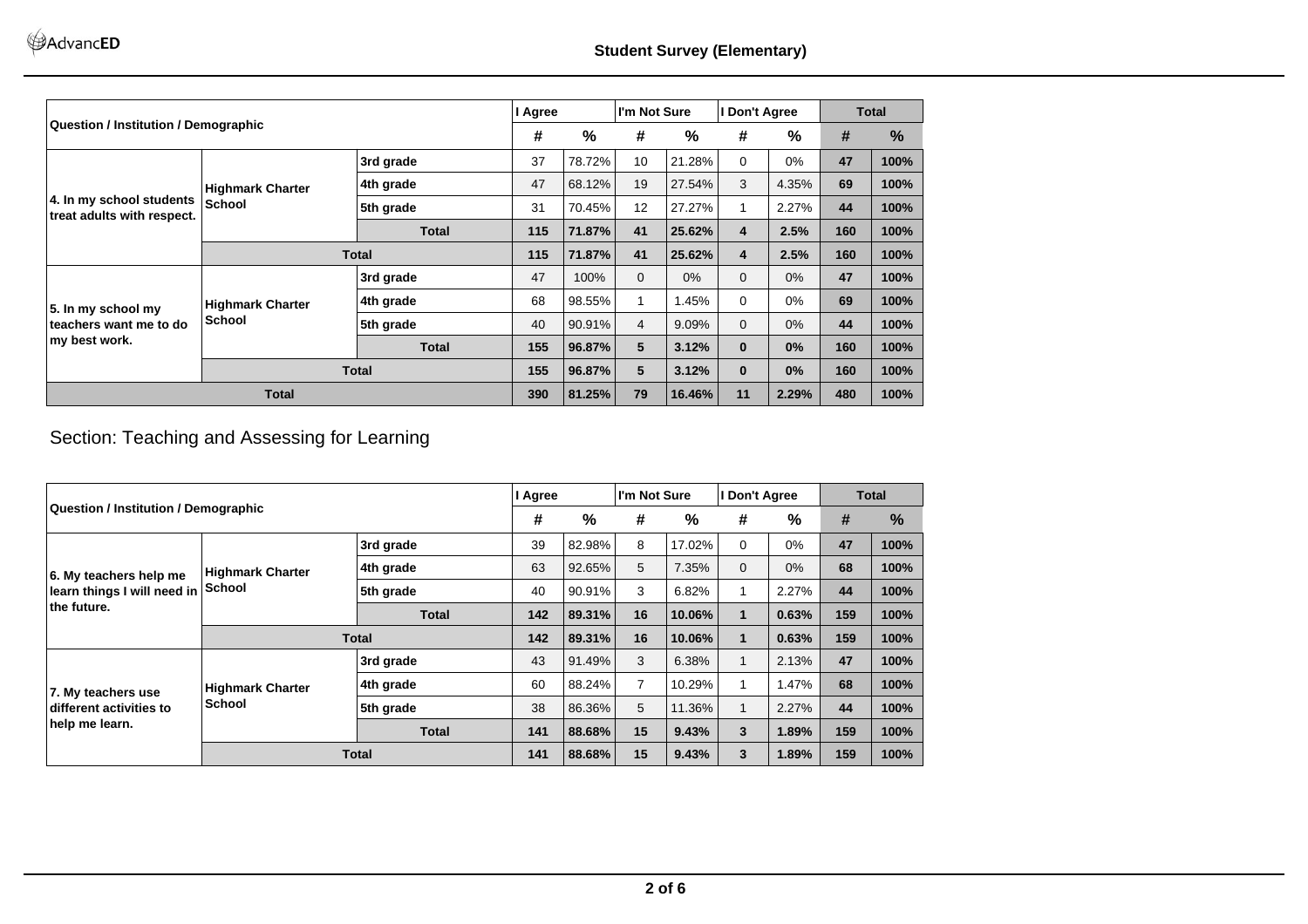|                                                                                                                                                                                                                                                                                                                                                                                                                                                                                                                                                                                                                                                                                                                                                                                                                                                                                                                                                                                                                                                                                                                                                                                                                                                                                                                                                                                                                                                                                                                                                                                                                                                                                                                                                                                                                                                                                                                                                                                                                                          |                         |              | #   | $\frac{0}{0}$ | #              | %      | #                      | %                                                                                                                                                                                       | #    | %    |
|------------------------------------------------------------------------------------------------------------------------------------------------------------------------------------------------------------------------------------------------------------------------------------------------------------------------------------------------------------------------------------------------------------------------------------------------------------------------------------------------------------------------------------------------------------------------------------------------------------------------------------------------------------------------------------------------------------------------------------------------------------------------------------------------------------------------------------------------------------------------------------------------------------------------------------------------------------------------------------------------------------------------------------------------------------------------------------------------------------------------------------------------------------------------------------------------------------------------------------------------------------------------------------------------------------------------------------------------------------------------------------------------------------------------------------------------------------------------------------------------------------------------------------------------------------------------------------------------------------------------------------------------------------------------------------------------------------------------------------------------------------------------------------------------------------------------------------------------------------------------------------------------------------------------------------------------------------------------------------------------------------------------------------------|-------------------------|--------------|-----|---------------|----------------|--------|------------------------|-----------------------------------------------------------------------------------------------------------------------------------------------------------------------------------------|------|------|
|                                                                                                                                                                                                                                                                                                                                                                                                                                                                                                                                                                                                                                                                                                                                                                                                                                                                                                                                                                                                                                                                                                                                                                                                                                                                                                                                                                                                                                                                                                                                                                                                                                                                                                                                                                                                                                                                                                                                                                                                                                          |                         | 3rd grade    | 41  | 87.23%        | 6              | 12.77% | $\Omega$               | 0%                                                                                                                                                                                      | 47   | 100% |
| I Don't Agree<br>I Agree<br>I'm Not Sure<br>Question / Institution / Demographic<br>53<br>77.94%<br>11<br>16.18%<br>$\overline{4}$<br>5.88%<br>4th grade<br><b>Highmark Charter</b><br>8. My teachers listen to<br><b>School</b><br>$\mathbf{1}$<br>29<br>65.91%<br>14<br>31.82%<br>2.27%<br>5th grade<br><b>Total</b><br>5<br>123<br>77.36%<br>31<br>19.5%<br>3.14%<br>5<br><b>Total</b><br>123<br>77.36%<br>31<br>19.5%<br>3.14%<br>3rd grade<br>44<br>93.62%<br>3<br>6.38%<br>$\Omega$<br>0%<br>88.24%<br>5<br>7.35%<br>3<br>4.41%<br>4th grade<br>60<br><b>Highmark Charter</b><br>School<br>5<br>38<br>86.36%<br>11.36%<br>$\mathbf{1}$<br>2.27%<br>5th grade<br>$\overline{\mathbf{4}}$<br><b>Total</b><br>142<br>89.31%<br>13<br>8.18%<br>2.52%<br><b>Total</b><br>142<br>89.31%<br>13<br>8.18%<br>$\overline{\mathbf{4}}$<br>2.52%<br>3rd grade<br>24<br>51.06%<br>17<br>36.17%<br>6<br>12.77%<br>37<br>54.41%<br>25<br>36.76%<br>6<br>8.82%<br>4th grade<br><b>Highmark Charter</b><br>School<br>$\overline{4}$<br>5th grade<br>25<br>56.82%<br>34.09%<br>9.09%<br>15<br><b>Total</b><br>54.09%<br>10.06%<br>86<br>57<br>35.85%<br>16<br><b>Total</b><br>86<br>54.09%<br>57<br>35.85%<br>10.06%<br>16<br>3rd grade<br>43<br>91.49%<br>4<br>8.51%<br>$\Omega$<br>0%<br>61<br>89.71%<br>6<br>8.82%<br>$\mathbf{1}$<br>1.47%<br>4th grade<br><b>Highmark Charter</b><br><b>School</b><br>9<br>2<br>5th grade<br>33<br>75%<br>20.45%<br>4.55%<br><b>Total</b><br>137<br>86.16%<br>19<br>11.95%<br>3<br>1.89%<br>3<br>1.89%<br><b>Total</b><br>137<br>86.16%<br>19<br>11.95%<br>36<br>76.6%<br>23.4%<br>$\Omega$<br>0%<br>3rd grade<br>11<br>54<br>79.41%<br>12<br>17.65%<br>2<br>2.94%<br>4th grade<br><b>Highmark Charter</b><br><b>School</b><br>$\mathbf{1}$<br>5th grade<br>34<br>77.27%<br>9<br>20.45%<br>2.27%<br><b>Total</b><br>124<br>77.99%<br>32<br>20.13%<br>3<br>1.89%<br>3<br>1.89%<br><b>Total</b><br>124<br>77.99%<br>32<br>20.13%<br>$\overline{2}$<br>$\mathbf{1}$<br>3rd grade<br>44<br>93.62%<br>4.26%<br>2.13% | 68                      | 100%         |     |               |                |        |                        |                                                                                                                                                                                         |      |      |
| me.                                                                                                                                                                                                                                                                                                                                                                                                                                                                                                                                                                                                                                                                                                                                                                                                                                                                                                                                                                                                                                                                                                                                                                                                                                                                                                                                                                                                                                                                                                                                                                                                                                                                                                                                                                                                                                                                                                                                                                                                                                      |                         |              |     |               |                |        |                        |                                                                                                                                                                                         | 44   | 100% |
|                                                                                                                                                                                                                                                                                                                                                                                                                                                                                                                                                                                                                                                                                                                                                                                                                                                                                                                                                                                                                                                                                                                                                                                                                                                                                                                                                                                                                                                                                                                                                                                                                                                                                                                                                                                                                                                                                                                                                                                                                                          |                         |              |     |               |                |        |                        |                                                                                                                                                                                         | 159  | 100% |
|                                                                                                                                                                                                                                                                                                                                                                                                                                                                                                                                                                                                                                                                                                                                                                                                                                                                                                                                                                                                                                                                                                                                                                                                                                                                                                                                                                                                                                                                                                                                                                                                                                                                                                                                                                                                                                                                                                                                                                                                                                          |                         |              |     |               |                |        |                        |                                                                                                                                                                                         | 159  | 100% |
|                                                                                                                                                                                                                                                                                                                                                                                                                                                                                                                                                                                                                                                                                                                                                                                                                                                                                                                                                                                                                                                                                                                                                                                                                                                                                                                                                                                                                                                                                                                                                                                                                                                                                                                                                                                                                                                                                                                                                                                                                                          |                         |              |     |               |                |        |                        |                                                                                                                                                                                         | 47   | 100% |
|                                                                                                                                                                                                                                                                                                                                                                                                                                                                                                                                                                                                                                                                                                                                                                                                                                                                                                                                                                                                                                                                                                                                                                                                                                                                                                                                                                                                                                                                                                                                                                                                                                                                                                                                                                                                                                                                                                                                                                                                                                          |                         |              |     |               |                |        |                        |                                                                                                                                                                                         | 68   | 100% |
| how I should behave and                                                                                                                                                                                                                                                                                                                                                                                                                                                                                                                                                                                                                                                                                                                                                                                                                                                                                                                                                                                                                                                                                                                                                                                                                                                                                                                                                                                                                                                                                                                                                                                                                                                                                                                                                                                                                                                                                                                                                                                                                  |                         |              |     |               |                |        |                        |                                                                                                                                                                                         | 44   | 100% |
|                                                                                                                                                                                                                                                                                                                                                                                                                                                                                                                                                                                                                                                                                                                                                                                                                                                                                                                                                                                                                                                                                                                                                                                                                                                                                                                                                                                                                                                                                                                                                                                                                                                                                                                                                                                                                                                                                                                                                                                                                                          |                         |              |     |               |                |        |                        |                                                                                                                                                                                         | 159  | 100% |
|                                                                                                                                                                                                                                                                                                                                                                                                                                                                                                                                                                                                                                                                                                                                                                                                                                                                                                                                                                                                                                                                                                                                                                                                                                                                                                                                                                                                                                                                                                                                                                                                                                                                                                                                                                                                                                                                                                                                                                                                                                          |                         |              |     |               |                |        |                        | <b>Total</b><br>159<br>47<br>68<br>44<br>159<br>159<br>47<br>68<br>44<br>159<br>159<br>47<br>68<br>44<br>159<br>159<br>47<br>1.47%<br>68<br>2.27%<br>44<br>1.89%<br>159<br>1.89%<br>159 | 100% |      |
|                                                                                                                                                                                                                                                                                                                                                                                                                                                                                                                                                                                                                                                                                                                                                                                                                                                                                                                                                                                                                                                                                                                                                                                                                                                                                                                                                                                                                                                                                                                                                                                                                                                                                                                                                                                                                                                                                                                                                                                                                                          |                         |              |     |               |                |        |                        |                                                                                                                                                                                         |      | 100% |
|                                                                                                                                                                                                                                                                                                                                                                                                                                                                                                                                                                                                                                                                                                                                                                                                                                                                                                                                                                                                                                                                                                                                                                                                                                                                                                                                                                                                                                                                                                                                                                                                                                                                                                                                                                                                                                                                                                                                                                                                                                          |                         |              |     |               |                |        |                        |                                                                                                                                                                                         |      | 100% |
| 9. My teachers tell me<br>do my work.<br>10. My teachers ask my<br>family to come to school<br>activities.<br>11. My teachers always<br>help me when I need<br>them.<br>12. My teachers tell my<br>school.                                                                                                                                                                                                                                                                                                                                                                                                                                                                                                                                                                                                                                                                                                                                                                                                                                                                                                                                                                                                                                                                                                                                                                                                                                                                                                                                                                                                                                                                                                                                                                                                                                                                                                                                                                                                                               |                         |              |     |               |                |        |                        |                                                                                                                                                                                         |      | 100% |
|                                                                                                                                                                                                                                                                                                                                                                                                                                                                                                                                                                                                                                                                                                                                                                                                                                                                                                                                                                                                                                                                                                                                                                                                                                                                                                                                                                                                                                                                                                                                                                                                                                                                                                                                                                                                                                                                                                                                                                                                                                          |                         |              |     |               |                |        |                        |                                                                                                                                                                                         |      | 100% |
|                                                                                                                                                                                                                                                                                                                                                                                                                                                                                                                                                                                                                                                                                                                                                                                                                                                                                                                                                                                                                                                                                                                                                                                                                                                                                                                                                                                                                                                                                                                                                                                                                                                                                                                                                                                                                                                                                                                                                                                                                                          |                         |              |     |               |                |        |                        |                                                                                                                                                                                         |      | 100% |
|                                                                                                                                                                                                                                                                                                                                                                                                                                                                                                                                                                                                                                                                                                                                                                                                                                                                                                                                                                                                                                                                                                                                                                                                                                                                                                                                                                                                                                                                                                                                                                                                                                                                                                                                                                                                                                                                                                                                                                                                                                          |                         |              |     |               |                |        |                        |                                                                                                                                                                                         |      | 100% |
|                                                                                                                                                                                                                                                                                                                                                                                                                                                                                                                                                                                                                                                                                                                                                                                                                                                                                                                                                                                                                                                                                                                                                                                                                                                                                                                                                                                                                                                                                                                                                                                                                                                                                                                                                                                                                                                                                                                                                                                                                                          |                         |              |     |               |                |        |                        |                                                                                                                                                                                         |      | 100% |
|                                                                                                                                                                                                                                                                                                                                                                                                                                                                                                                                                                                                                                                                                                                                                                                                                                                                                                                                                                                                                                                                                                                                                                                                                                                                                                                                                                                                                                                                                                                                                                                                                                                                                                                                                                                                                                                                                                                                                                                                                                          |                         |              |     |               |                |        |                        |                                                                                                                                                                                         |      | 100% |
|                                                                                                                                                                                                                                                                                                                                                                                                                                                                                                                                                                                                                                                                                                                                                                                                                                                                                                                                                                                                                                                                                                                                                                                                                                                                                                                                                                                                                                                                                                                                                                                                                                                                                                                                                                                                                                                                                                                                                                                                                                          |                         |              |     |               |                |        |                        |                                                                                                                                                                                         |      | 100% |
|                                                                                                                                                                                                                                                                                                                                                                                                                                                                                                                                                                                                                                                                                                                                                                                                                                                                                                                                                                                                                                                                                                                                                                                                                                                                                                                                                                                                                                                                                                                                                                                                                                                                                                                                                                                                                                                                                                                                                                                                                                          |                         |              |     |               |                |        |                        |                                                                                                                                                                                         |      | 100% |
|                                                                                                                                                                                                                                                                                                                                                                                                                                                                                                                                                                                                                                                                                                                                                                                                                                                                                                                                                                                                                                                                                                                                                                                                                                                                                                                                                                                                                                                                                                                                                                                                                                                                                                                                                                                                                                                                                                                                                                                                                                          |                         |              |     |               |                |        |                        |                                                                                                                                                                                         |      | 100% |
|                                                                                                                                                                                                                                                                                                                                                                                                                                                                                                                                                                                                                                                                                                                                                                                                                                                                                                                                                                                                                                                                                                                                                                                                                                                                                                                                                                                                                                                                                                                                                                                                                                                                                                                                                                                                                                                                                                                                                                                                                                          |                         |              |     |               |                |        |                        |                                                                                                                                                                                         |      | 100% |
| family how I am doing in                                                                                                                                                                                                                                                                                                                                                                                                                                                                                                                                                                                                                                                                                                                                                                                                                                                                                                                                                                                                                                                                                                                                                                                                                                                                                                                                                                                                                                                                                                                                                                                                                                                                                                                                                                                                                                                                                                                                                                                                                 |                         |              |     |               |                |        |                        |                                                                                                                                                                                         |      | 100% |
|                                                                                                                                                                                                                                                                                                                                                                                                                                                                                                                                                                                                                                                                                                                                                                                                                                                                                                                                                                                                                                                                                                                                                                                                                                                                                                                                                                                                                                                                                                                                                                                                                                                                                                                                                                                                                                                                                                                                                                                                                                          |                         |              |     |               |                |        |                        |                                                                                                                                                                                         |      | 100% |
|                                                                                                                                                                                                                                                                                                                                                                                                                                                                                                                                                                                                                                                                                                                                                                                                                                                                                                                                                                                                                                                                                                                                                                                                                                                                                                                                                                                                                                                                                                                                                                                                                                                                                                                                                                                                                                                                                                                                                                                                                                          |                         |              |     |               |                |        |                        |                                                                                                                                                                                         |      | 100% |
|                                                                                                                                                                                                                                                                                                                                                                                                                                                                                                                                                                                                                                                                                                                                                                                                                                                                                                                                                                                                                                                                                                                                                                                                                                                                                                                                                                                                                                                                                                                                                                                                                                                                                                                                                                                                                                                                                                                                                                                                                                          |                         |              |     |               |                |        |                        |                                                                                                                                                                                         |      | 100% |
|                                                                                                                                                                                                                                                                                                                                                                                                                                                                                                                                                                                                                                                                                                                                                                                                                                                                                                                                                                                                                                                                                                                                                                                                                                                                                                                                                                                                                                                                                                                                                                                                                                                                                                                                                                                                                                                                                                                                                                                                                                          | <b>Highmark Charter</b> | 4th grade    | 65  | 95.59%        | $\overline{2}$ | 2.94%  | $\mathbf{1}$           |                                                                                                                                                                                         |      | 100% |
| 13. My teachers care<br>about students.                                                                                                                                                                                                                                                                                                                                                                                                                                                                                                                                                                                                                                                                                                                                                                                                                                                                                                                                                                                                                                                                                                                                                                                                                                                                                                                                                                                                                                                                                                                                                                                                                                                                                                                                                                                                                                                                                                                                                                                                  | <b>School</b>           | 5th grade    | 38  | 86.36%        | 5              | 11.36% | $\mathbf{1}$<br>3<br>3 |                                                                                                                                                                                         | 100% |      |
|                                                                                                                                                                                                                                                                                                                                                                                                                                                                                                                                                                                                                                                                                                                                                                                                                                                                                                                                                                                                                                                                                                                                                                                                                                                                                                                                                                                                                                                                                                                                                                                                                                                                                                                                                                                                                                                                                                                                                                                                                                          |                         | <b>Total</b> | 147 | 92.45%        | 9              | 5.66%  |                        |                                                                                                                                                                                         |      | 100% |
|                                                                                                                                                                                                                                                                                                                                                                                                                                                                                                                                                                                                                                                                                                                                                                                                                                                                                                                                                                                                                                                                                                                                                                                                                                                                                                                                                                                                                                                                                                                                                                                                                                                                                                                                                                                                                                                                                                                                                                                                                                          |                         | <b>Total</b> | 147 | 92.45%        | 9              | 5.66%  |                        |                                                                                                                                                                                         |      | 100% |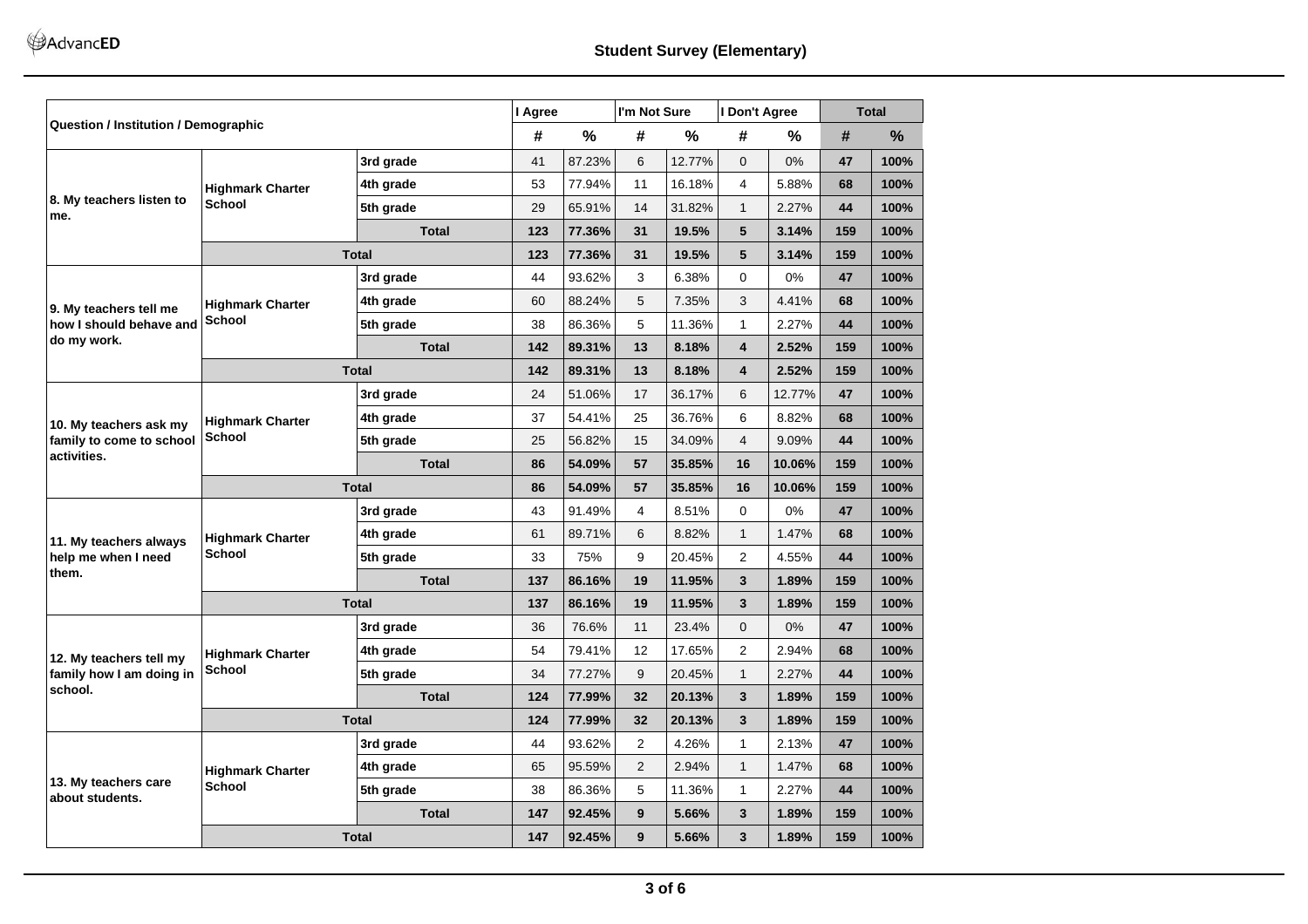AdvancED

|                                             | l Agree |             | I'm Not Sure |        | I Don't Agree |       | <b>Total</b> |      |
|---------------------------------------------|---------|-------------|--------------|--------|---------------|-------|--------------|------|
| <b>Question / Institution / Demographic</b> |         | %           |              | %      |               | %     |              | %    |
| <b>Total</b>                                |         | $ 81.92\% $ | 192          | 15.09% | 38            | 2.99% | 1.272        | 100% |

Section: Resources and Support Systems

|                                                                             |                         |                                                                                                                                                                                                                                                                                                                                                                                                                                                                                                                                                                                                                                                                                                                                                                                                                                                                                                                                                          | I Agree |               | I'm Not Sure |        | I Don't Agree |       |                                                                                                            | <b>Total</b>  |
|-----------------------------------------------------------------------------|-------------------------|----------------------------------------------------------------------------------------------------------------------------------------------------------------------------------------------------------------------------------------------------------------------------------------------------------------------------------------------------------------------------------------------------------------------------------------------------------------------------------------------------------------------------------------------------------------------------------------------------------------------------------------------------------------------------------------------------------------------------------------------------------------------------------------------------------------------------------------------------------------------------------------------------------------------------------------------------------|---------|---------------|--------------|--------|---------------|-------|------------------------------------------------------------------------------------------------------------|---------------|
| <b>Question / Institution / Demographic</b>                                 |                         |                                                                                                                                                                                                                                                                                                                                                                                                                                                                                                                                                                                                                                                                                                                                                                                                                                                                                                                                                          | #       | $\frac{0}{0}$ | #            | %      | #             | %     | #                                                                                                          | $\frac{0}{0}$ |
|                                                                             |                         | 3rd grade                                                                                                                                                                                                                                                                                                                                                                                                                                                                                                                                                                                                                                                                                                                                                                                                                                                                                                                                                | 38      | 80.85%        | 8            | 17.02% | $\mathbf{1}$  | 2.13% | 47                                                                                                         | 100%          |
|                                                                             | <b>Highmark Charter</b> | 4th grade                                                                                                                                                                                                                                                                                                                                                                                                                                                                                                                                                                                                                                                                                                                                                                                                                                                                                                                                                | 55      | 80.88%        | 12           | 17.65% | $\mathbf{1}$  | 1.47% | 68                                                                                                         | 100%          |
| 14. My school is safe<br>and clean.                                         | <b>School</b>           | 5th grade                                                                                                                                                                                                                                                                                                                                                                                                                                                                                                                                                                                                                                                                                                                                                                                                                                                                                                                                                | 23      | 52.27%        | 20           | 45.45% | $\mathbf{1}$  | 2.27% | 44                                                                                                         | 100%          |
|                                                                             |                         | <b>Total</b>                                                                                                                                                                                                                                                                                                                                                                                                                                                                                                                                                                                                                                                                                                                                                                                                                                                                                                                                             | 116     | 72.96%        | 40           | 25.16% | 3             | 1.89% | 159                                                                                                        | 100%          |
|                                                                             |                         |                                                                                                                                                                                                                                                                                                                                                                                                                                                                                                                                                                                                                                                                                                                                                                                                                                                                                                                                                          | 116     | 72.96%        | 40           | 25.16% | 3             | 1.89% | 159<br>47<br>68<br>44<br>159<br>159<br>47<br>68<br>44<br>159<br>159<br>47<br>68<br>44<br>159<br>159<br>636 | 100%          |
|                                                                             |                         | 3rd grade                                                                                                                                                                                                                                                                                                                                                                                                                                                                                                                                                                                                                                                                                                                                                                                                                                                                                                                                                | 41      | 87.23%        | 5            | 10.64% | $\mathbf{1}$  | 2.13% |                                                                                                            | 100%          |
| 15. My school has many                                                      | <b>Highmark Charter</b> | 4th grade                                                                                                                                                                                                                                                                                                                                                                                                                                                                                                                                                                                                                                                                                                                                                                                                                                                                                                                                                | 62      | 91.18%        | 5            | 7.35%  | $\mathbf{1}$  | 1.47% |                                                                                                            | 100%          |
| places where I can learn.                                                   | <b>School</b>           | <b>Total</b><br>84.09%<br>3<br>5th grade<br>37<br>4<br>9.09%<br>6.82%<br><b>Total</b><br>88.05%<br>8.81%<br>5<br>3.14%<br>140<br>14<br>88.05%<br><b>Total</b><br>140<br>14<br>8.81%<br>5<br>3.14%<br>97.87%<br>46<br>2.13%<br>0%<br>3rd grade<br>1.<br>$\Omega$<br>5<br>$\mathbf{1}$<br>91.18%<br>7.35%<br>1.47%<br>4th grade<br>62<br>$\overline{2}$<br>41<br>93.18%<br>2.27%<br>4.55%<br>5th grade<br>1.<br>93.71%<br><b>Total</b><br>149<br>$\overline{7}$<br>4.4%<br>1.89%<br>3<br><b>Total</b><br>149<br>93.71%<br>4.4%<br>3<br>1.89%<br>$\overline{7}$<br>39<br>82.98%<br>14.89%<br>3rd grade<br>$\overline{7}$<br>$\mathbf{1}$<br>2.13%<br>85.29%<br>9<br>$\mathbf{1}$<br>58<br>13.24%<br>1.47%<br>4th grade<br>75%<br>8<br>18.18%<br>3<br>6.82%<br>5th grade<br>33<br><b>Total</b><br>15.09%<br>5<br>3.14%<br>130<br>81.76%<br>24<br><b>Total</b><br>81.76%<br>15.09%<br>5<br>130<br>24<br>3.14%<br>84.12%<br>535<br>85<br>13.36%<br>16<br>2.52% |         | 100%          |              |        |               |       |                                                                                                            |               |
|                                                                             | such as the library.    |                                                                                                                                                                                                                                                                                                                                                                                                                                                                                                                                                                                                                                                                                                                                                                                                                                                                                                                                                          |         | 100%          |              |        |               |       |                                                                                                            |               |
|                                                                             |                         |                                                                                                                                                                                                                                                                                                                                                                                                                                                                                                                                                                                                                                                                                                                                                                                                                                                                                                                                                          |         |               |              |        |               |       |                                                                                                            | 100%          |
|                                                                             |                         |                                                                                                                                                                                                                                                                                                                                                                                                                                                                                                                                                                                                                                                                                                                                                                                                                                                                                                                                                          |         |               |              |        |               |       |                                                                                                            | 100%          |
| 16. My school has                                                           | <b>Highmark Charter</b> |                                                                                                                                                                                                                                                                                                                                                                                                                                                                                                                                                                                                                                                                                                                                                                                                                                                                                                                                                          |         |               |              |        |               |       |                                                                                                            | 100%          |
| computers to help me                                                        | <b>School</b>           |                                                                                                                                                                                                                                                                                                                                                                                                                                                                                                                                                                                                                                                                                                                                                                                                                                                                                                                                                          |         |               |              |        |               |       |                                                                                                            | 100%          |
| learn.                                                                      |                         |                                                                                                                                                                                                                                                                                                                                                                                                                                                                                                                                                                                                                                                                                                                                                                                                                                                                                                                                                          |         |               |              |        |               |       |                                                                                                            | 100%          |
|                                                                             |                         |                                                                                                                                                                                                                                                                                                                                                                                                                                                                                                                                                                                                                                                                                                                                                                                                                                                                                                                                                          |         |               |              |        |               |       |                                                                                                            | 100%          |
|                                                                             |                         |                                                                                                                                                                                                                                                                                                                                                                                                                                                                                                                                                                                                                                                                                                                                                                                                                                                                                                                                                          |         |               |              |        |               |       |                                                                                                            | 100%          |
| 17. My school wants                                                         | <b>Highmark Charter</b> |                                                                                                                                                                                                                                                                                                                                                                                                                                                                                                                                                                                                                                                                                                                                                                                                                                                                                                                                                          |         |               |              |        |               |       |                                                                                                            | 100%          |
| children in our school to<br>help each other even if<br>we are not friends. | <b>School</b>           |                                                                                                                                                                                                                                                                                                                                                                                                                                                                                                                                                                                                                                                                                                                                                                                                                                                                                                                                                          |         |               |              |        |               |       |                                                                                                            | 100%          |
|                                                                             |                         |                                                                                                                                                                                                                                                                                                                                                                                                                                                                                                                                                                                                                                                                                                                                                                                                                                                                                                                                                          |         |               |              |        |               |       |                                                                                                            | 100%          |
|                                                                             |                         |                                                                                                                                                                                                                                                                                                                                                                                                                                                                                                                                                                                                                                                                                                                                                                                                                                                                                                                                                          |         |               |              |        |               |       |                                                                                                            | 100%          |
|                                                                             | <b>Total</b>            |                                                                                                                                                                                                                                                                                                                                                                                                                                                                                                                                                                                                                                                                                                                                                                                                                                                                                                                                                          |         |               |              |        |               |       |                                                                                                            | 100%          |

Section: Using Results for Continuous Improvement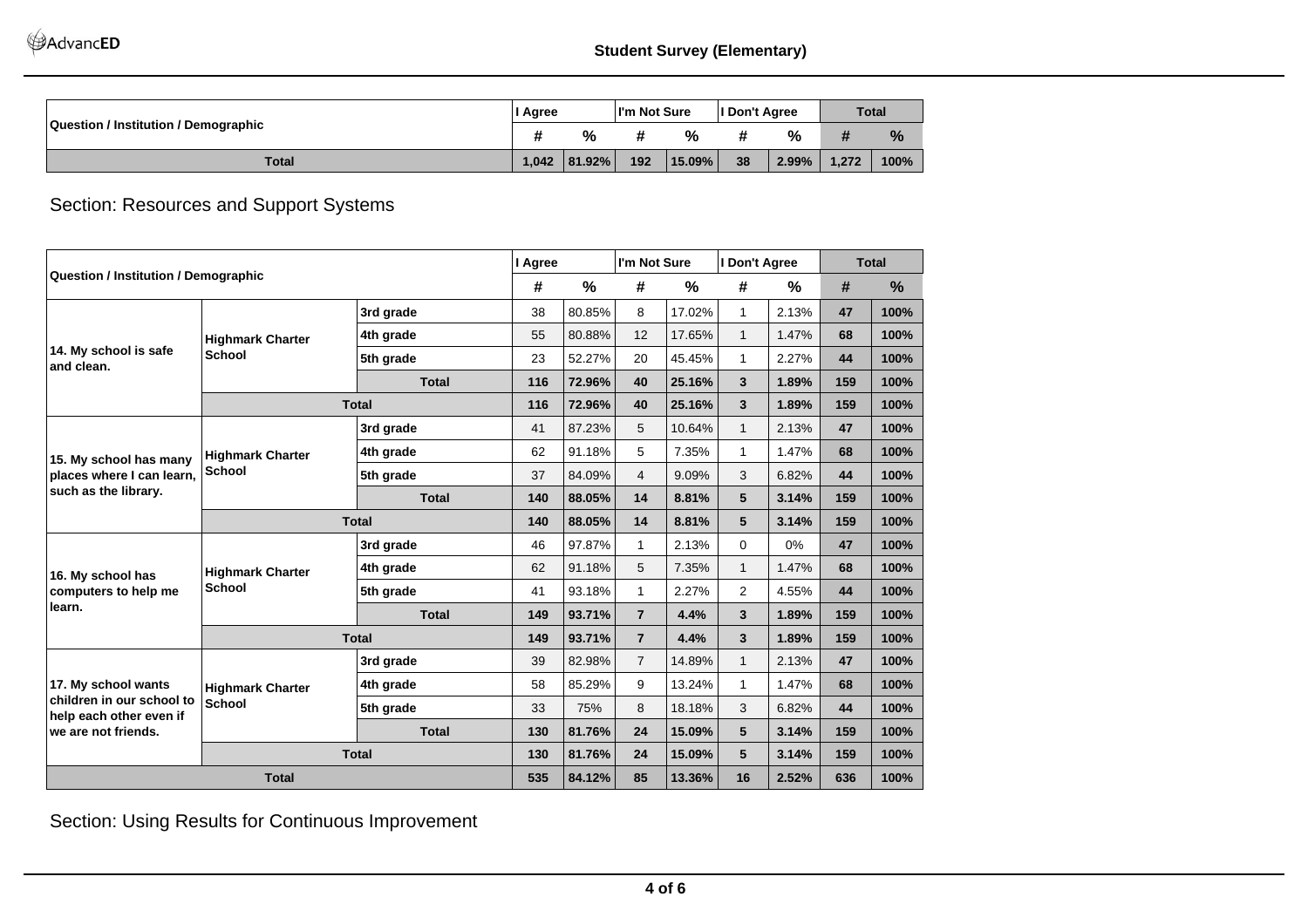|                                                                             |                                          |              | I Agree |                                                                                                                                                                                                                                                                                                                                                                                                                                                                      | I'm Not Sure   |               | I Don't Agree |        | <b>Total</b>                                                                               |      |
|-----------------------------------------------------------------------------|------------------------------------------|--------------|---------|----------------------------------------------------------------------------------------------------------------------------------------------------------------------------------------------------------------------------------------------------------------------------------------------------------------------------------------------------------------------------------------------------------------------------------------------------------------------|----------------|---------------|---------------|--------|--------------------------------------------------------------------------------------------|------|
| Question / Institution / Demographic                                        |                                          |              | #       | %                                                                                                                                                                                                                                                                                                                                                                                                                                                                    | #              | $\frac{0}{0}$ | #             | %      | #<br>47<br>68<br>44<br>159<br>159<br>47<br>68<br>44<br>159<br>159<br>47<br>68<br>44<br>159 | %    |
|                                                                             | <b>Highmark Charter</b>                  | 3rd grade    | 21      | 44.68%                                                                                                                                                                                                                                                                                                                                                                                                                                                               | 17             | 36.17%        | 9             | 19.15% |                                                                                            | 100% |
| 18. My principal and                                                        |                                          | 4th grade    | 32      |                                                                                                                                                                                                                                                                                                                                                                                                                                                                      | 24             |               | 12            | 17.65% |                                                                                            | 100% |
| teachers ask me what I                                                      | <b>School</b>                            | 5th grade    | 12      | 27.27%                                                                                                                                                                                                                                                                                                                                                                                                                                                               | 22             | 50%           | 10            | 22.73% |                                                                                            | 100% |
| think about school.                                                         |                                          | <b>Total</b> | 65      |                                                                                                                                                                                                                                                                                                                                                                                                                                                                      | 63             |               | 31            | 19.5%  |                                                                                            | 100% |
|                                                                             |                                          | <b>Total</b> | 65      |                                                                                                                                                                                                                                                                                                                                                                                                                                                                      | 63             |               | 31            | 19.5%  | 159                                                                                        | 100% |
|                                                                             |                                          | 3rd grade    | 41      |                                                                                                                                                                                                                                                                                                                                                                                                                                                                      | 5              |               | $\mathbf{1}$  | 2.13%  |                                                                                            | 100% |
| 19 My principal and                                                         | <b>Highmark Charter</b><br><b>School</b> | 4th grade    | 58      |                                                                                                                                                                                                                                                                                                                                                                                                                                                                      | 8              |               | 2             | 2.94%  |                                                                                            | 100% |
| teachers tell children                                                      |                                          | 5th grade    | 34      |                                                                                                                                                                                                                                                                                                                                                                                                                                                                      | $\overline{7}$ |               | 3             | 6.82%  |                                                                                            | 100% |
| when they do a good<br>job.                                                 |                                          | <b>Total</b> | 133     | 47.06%<br>35.29%<br>40.88%<br>39.62%<br>40.88%<br>39.62%<br>87.23%<br>10.64%<br>85.29%<br>11.76%<br>77.27%<br>15.91%<br>83.65%<br>12.58%<br>3.77%<br>20<br>6<br>83.65%<br>12.58%<br>6<br>3.77%<br>20<br>95.74%<br>2.13%<br>2.13%<br>1<br>94.12%<br>5.88%<br>$\Omega$<br>0%<br>$\overline{4}$<br>86.36%<br>$\overline{2}$<br>9.09%<br>4.55%<br>4<br>92.45%<br>9<br>5.66%<br>3<br>1.89%<br>3<br>1.89%<br>92.45%<br>9<br>5.66%<br>72.33%<br>92<br>19.29%<br>40<br>8.39% |                | 100%          |               |        |                                                                                            |      |
|                                                                             |                                          | <b>Total</b> | 133     |                                                                                                                                                                                                                                                                                                                                                                                                                                                                      |                |               |               |        | 477                                                                                        | 100% |
|                                                                             |                                          | 3rd grade    | 45      |                                                                                                                                                                                                                                                                                                                                                                                                                                                                      |                |               |               |        |                                                                                            | 100% |
|                                                                             | <b>Highmark Charter</b>                  | 4th grade    | 64      |                                                                                                                                                                                                                                                                                                                                                                                                                                                                      |                |               |               |        |                                                                                            | 100% |
| 20. My principal and<br>teachers help me to be<br>ready for the next grade. | <b>School</b>                            | 5th grade    | 38      |                                                                                                                                                                                                                                                                                                                                                                                                                                                                      |                |               |               |        |                                                                                            | 100% |
|                                                                             |                                          | <b>Total</b> | 147     |                                                                                                                                                                                                                                                                                                                                                                                                                                                                      |                |               |               |        |                                                                                            | 100% |
|                                                                             |                                          | <b>Total</b> | 147     |                                                                                                                                                                                                                                                                                                                                                                                                                                                                      |                |               |               |        |                                                                                            | 100% |
|                                                                             | <b>Total</b>                             |              | 345     |                                                                                                                                                                                                                                                                                                                                                                                                                                                                      |                |               |               |        |                                                                                            | 100% |